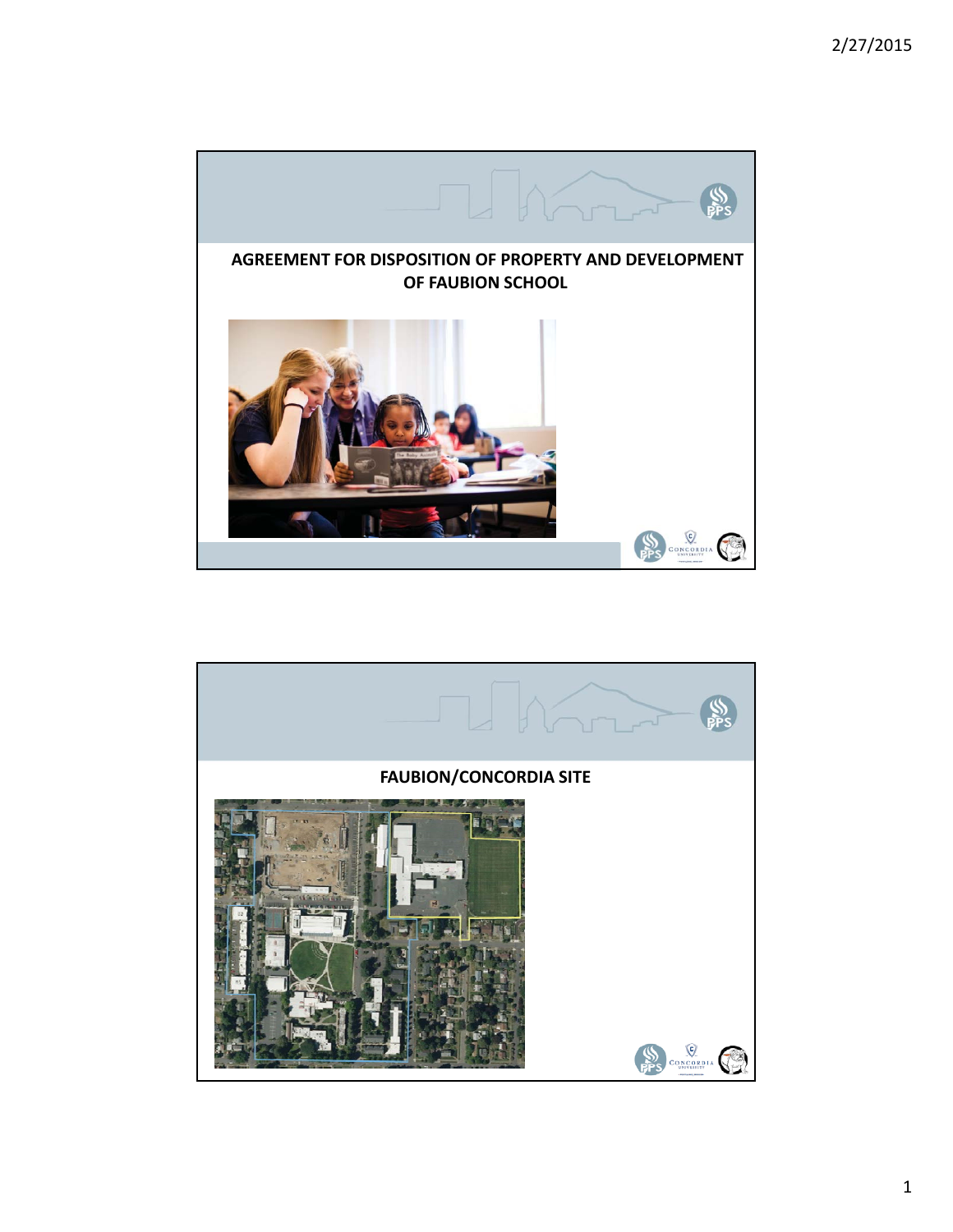

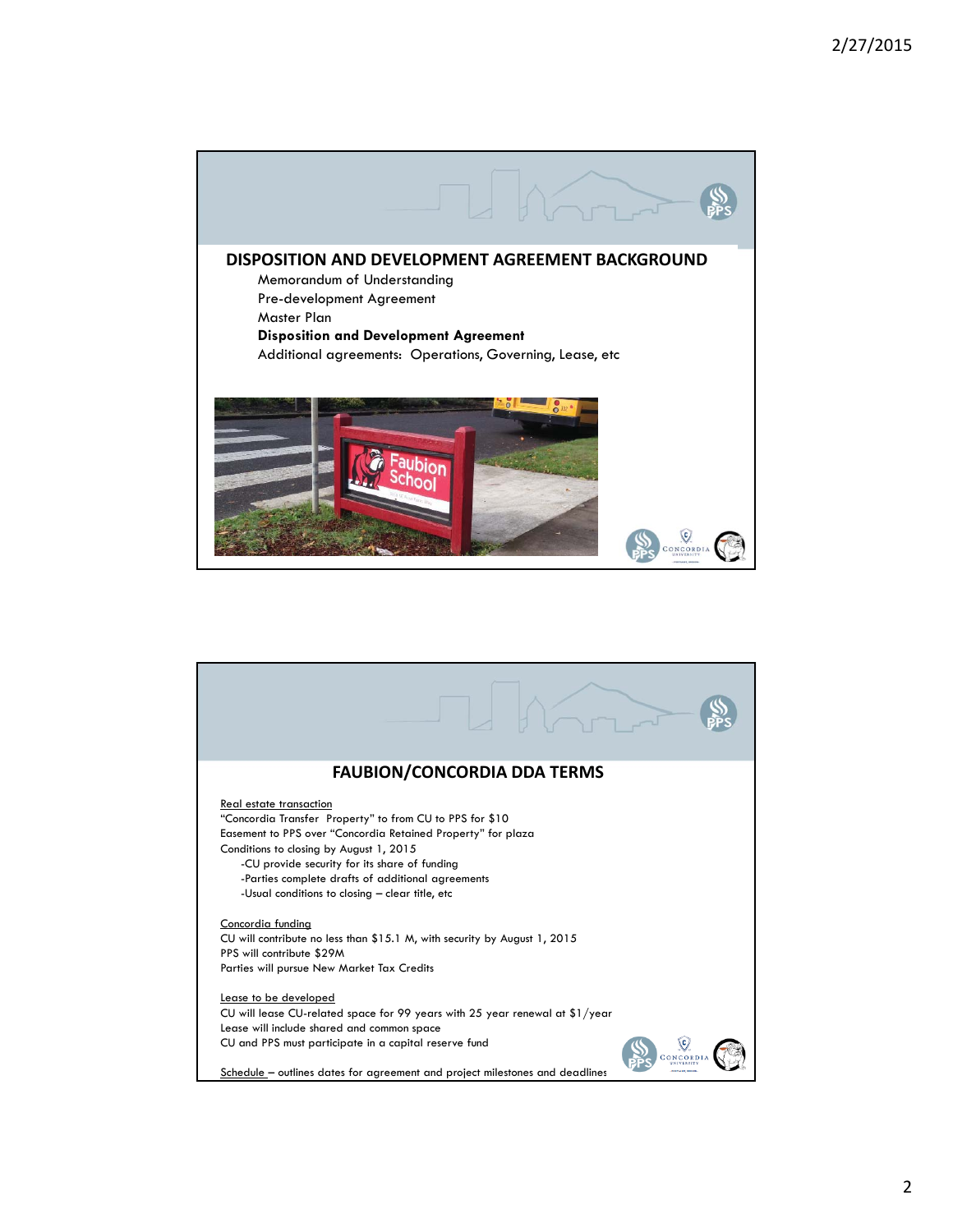

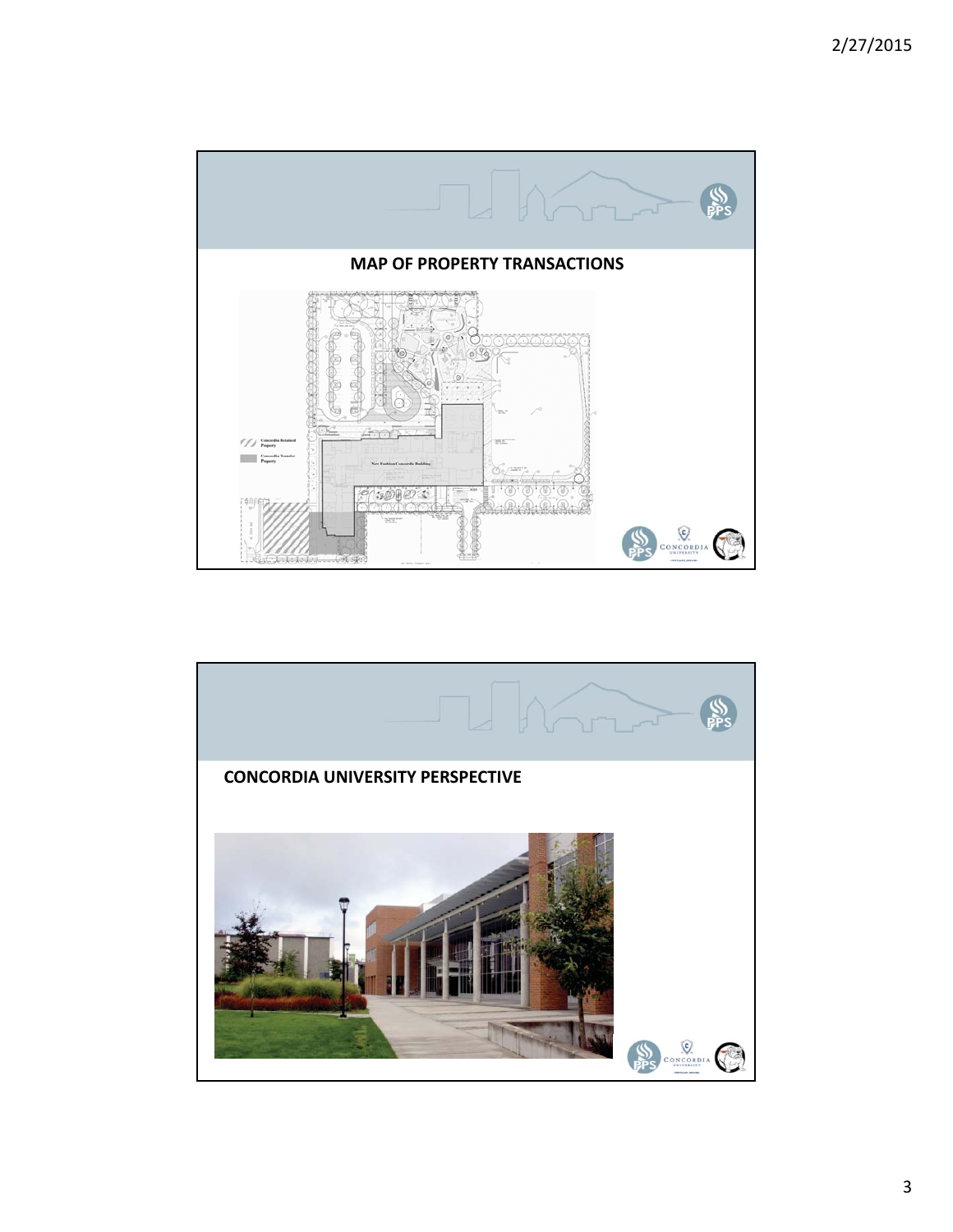



1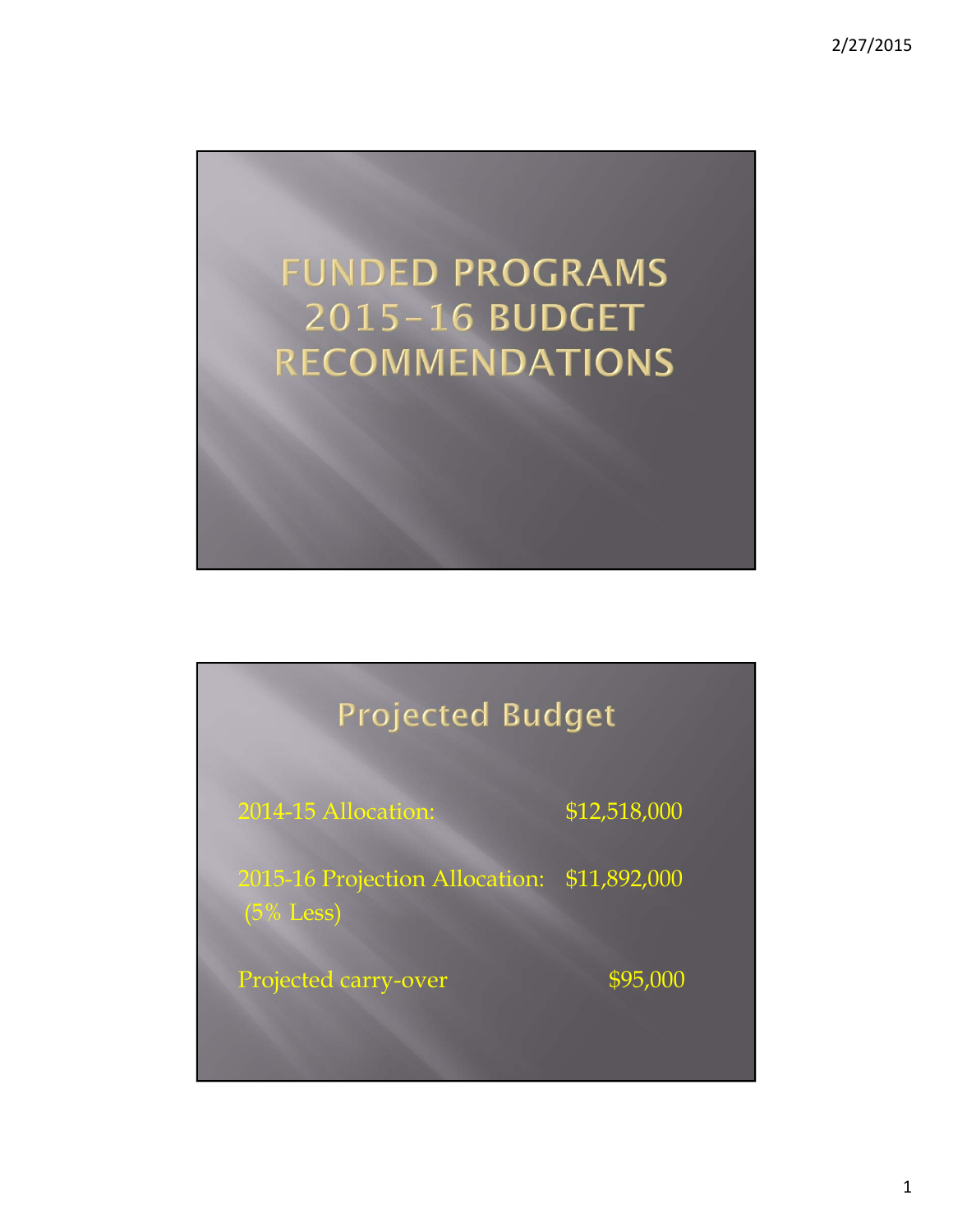# **Fiscal Centers**

1. Funded Programs Department

- 2. Focus/Priority School Support
- 3. Student/School Based Support
- 4. District Programing

# **FUNDED PROGRAMS**

Department Staff (7.5 FTE)

Mandatory Fiscal Set Asides

Family Engagement Neglected and Delinquent Students **Homeless** Indirect Support to PPS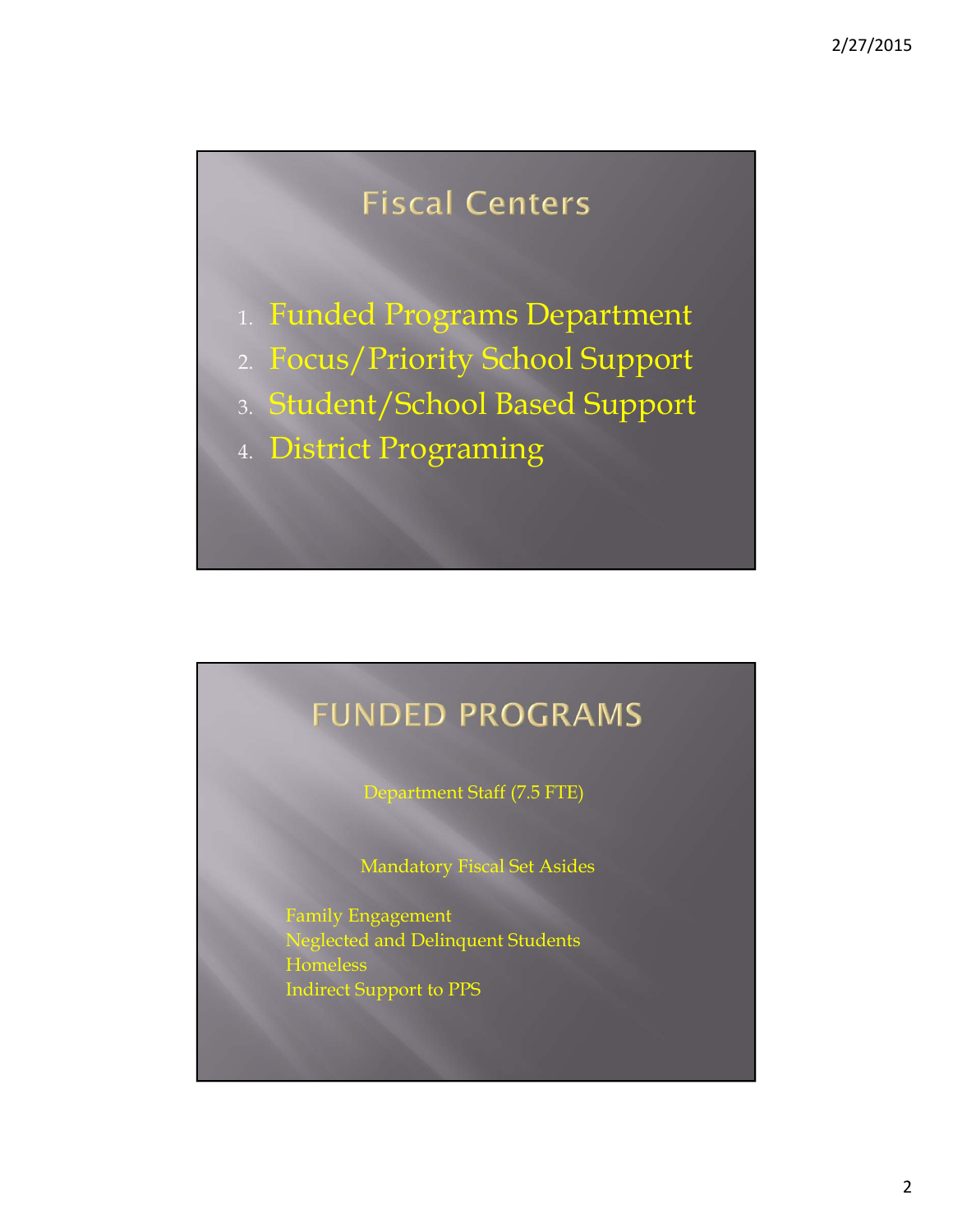# **Focus/Priority School Support**

Director of School Improvement

Focus/Priority Set Aside

Successful School Support

Additional State Coaching

### **STUDENT & SCHOOL BASED ALLOCATIONS**

#### **Imparable School Based Allocations**

Expanded Pre-Kindergarten Instruction and support Additional Pre-K Classrooms Two more CIA locations Pre-K classroom behavioral support Pre-K parent transition support

Continued Support of Head Start Programming

Students Supports Eighth Grade transition coordinator Parent Education Underrepresented Male Mentoring